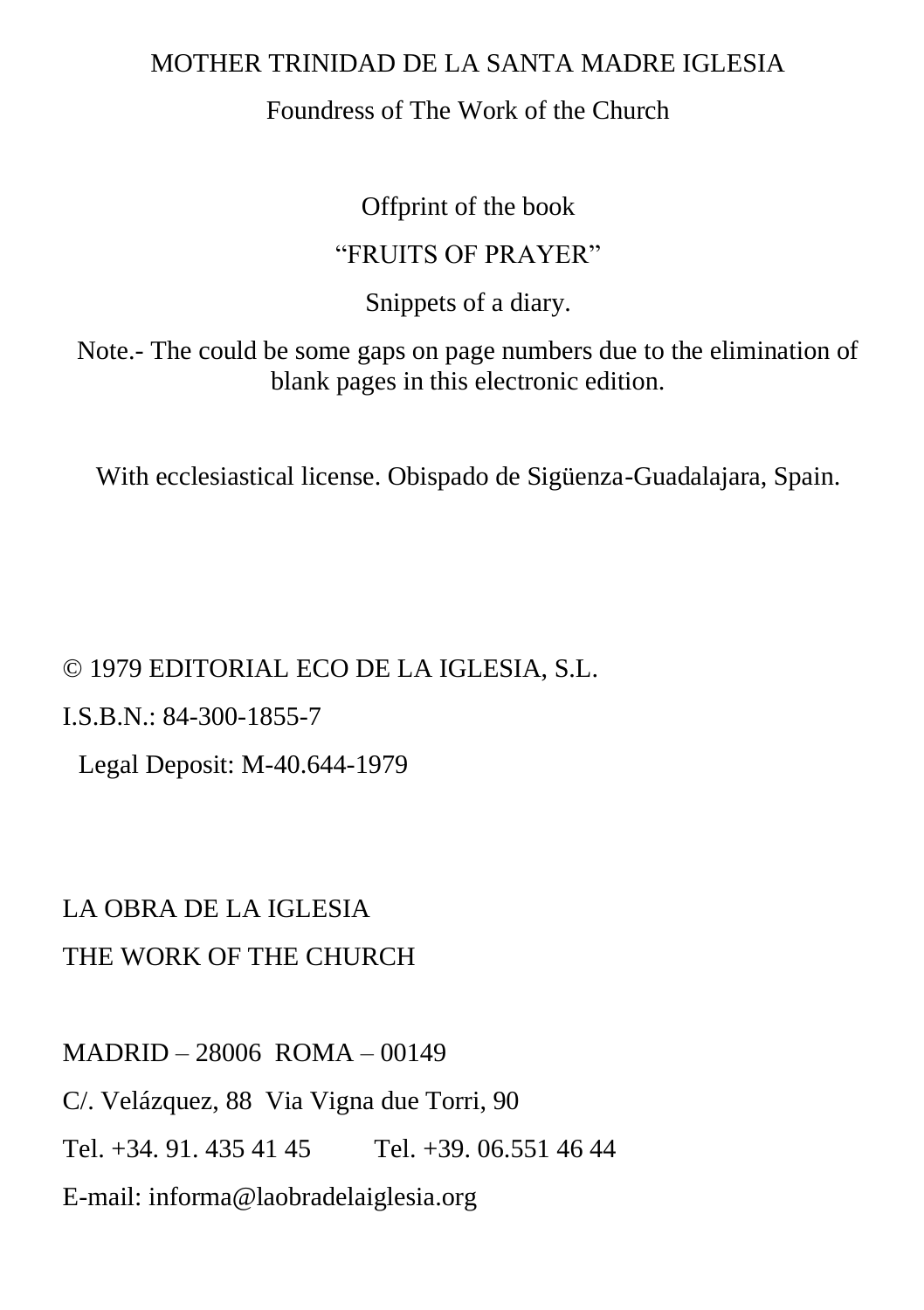### **THE MYSTERY OF CHRIST**

#### THE INCARNATION

564. I experience with the mystery of Christ what I experience with that of Eternity: the more I know it, the less I can express it because of the most perfect, subsistent and divine simplicity of its reality. (24-10-74)

565. He who lives of the Holy Spirit is led to Mary, and She shows him in Her womb the secret of the Incarnation, where the Father speaks His life to man, through His Son, in the maternal virginity of Our Lady. (22-12-74)

566. When God wanted to tell me about His infinite joy, "the Word became flesh" and, through Mary, spelled it out to me in my holy Church with a Father's heart and a Holy Spirit's love. (25-9-63)

567. How great it is that God, who by virtue of His infinite capacity cannot be anything other than God, becomes Man...! And how great it is that man may become God! Incomprehensible mystery of infinite love! (7-3-67)

568. The Incarnation is the romance of love of God for man that was written in the most pure womb of Mary. (12-9-63)

569. The day of the Incarnation...! An eminently priestly day of thanksgiving and astonishment, because God did that which is unimaginable and incomprehensible to the human mind out of love for Himself and for mankind. Mystery of ineffable tenderness and infinite splendour, of shivering simplicity and sovereign majesty! at whose presence one can only adore trembling out of love and respect. Day of the Incarnation: God is Man and Man is God! (4-4-75)

570. The Word Incarnate embraces, in the reality of His two natures, Eternity and time, Divinity and humanity, creature and Creator, in such a perfect union that, since He is in Himself Heaven and earth, He has no Person other than the divine. (15-10-74)

571. Christ is so extremely wonderful, that He Himself is the Anointing and the Anointed; the Anointing as God, and the Anointed as man, having everything fulfilled in Him by the exuberant and transcendent fullness of the Incarnation. (15-10-74)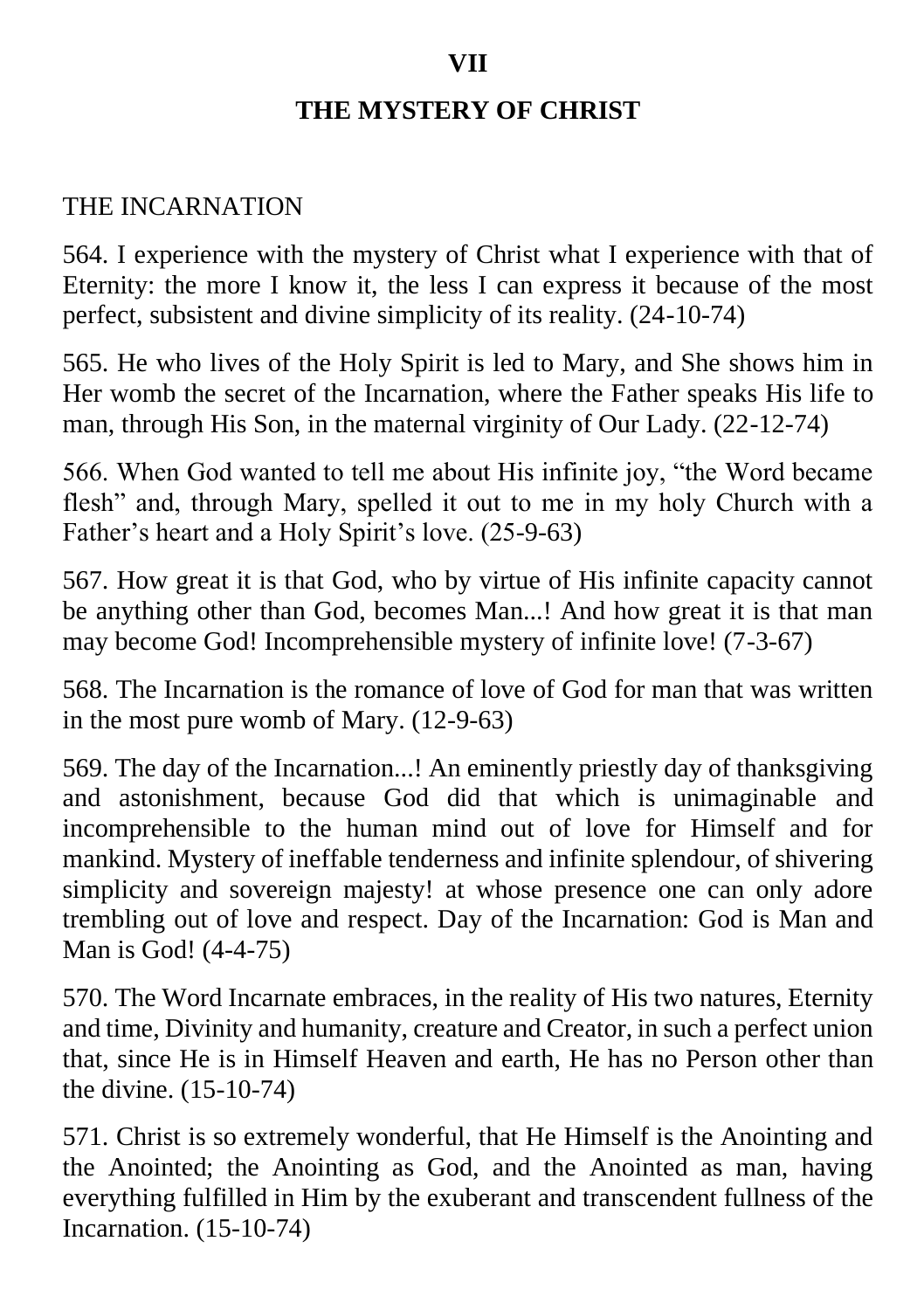572. Jesus is the consummate perfection of God's plan, announced to Abraham, "the father of all nations," and proclaimed by the Holy Prophets of the Old Testament, in the manifestation of Infinite Love towards man and in the response of Infinite Love Himself, become man, towards God. (15-10-74)

573. In the mystery of the Incarnation all the mysteries of Christ's life are summed up, because it contains in itself God's self-gift to man and the grafting of man on God; being that self-gift manifested and consummated through the life, death and resurrection of Christ, according to the Father's will, under the impulse and love of the Holy Spirit.  $(12-1-67)$ 

574. The Incarnation is the loving act of God, full of compassion and infinite mercy, pouring Himself on man in the womb of the Virgin with redemptive will. (27-3-62)

575. Thank you, Lord, because You became Man and, therefore, You are able to suffer, to die, to rise and, even, to remain for all ages in the Eucharist, prolonging the whole mystery of the gift of Your love in the Church through the priesthood. (4-4-75)

# THE HIGH AND ETERNAL PRIEST

576. Since priesthood is the union of God with man, Christ, who is in Himself that Union, contains the fullness of priesthood. (25-10-74)

577. Jesus is, by virtue of His own intrinsic property, the High and Eternal Priest, because in Himself He is God and man, within the infinite possibility God is Himself and has Himself, and within the utmost possibility that man is and can be. (25-10-74)

578. When God wants to unite mankind with Himself, He becomes Man and, in this way, He Himself is the UNION of man with God, since in Christ is the Father with the Holy Spirit, and in Him are also all men; who come to live with the Divine Family through the paschal mystery, which had its beginning in the moment of the Incarnation; this mystery being carried out in Mary's womb, where the soul-Church, through its being grafted on to Christ, is imbued with Divinity. (19-9-66)

579. Silence...! for the first Mass is being celebrated in the virginal womb of Mary through the hypostatic union of the Man-God. (25-3-61)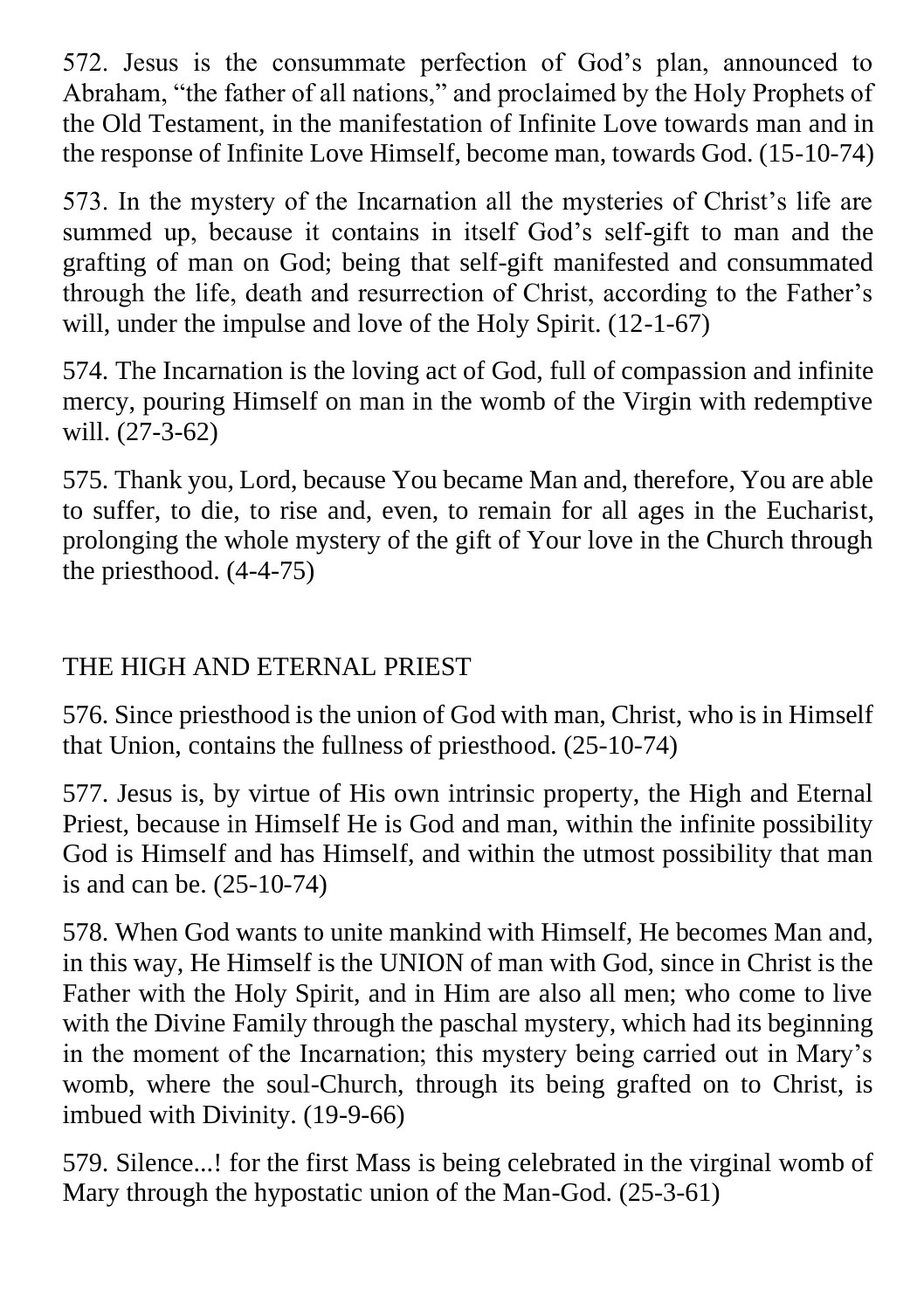580. God's infinite Holiness is so excellent, that, after having been so gravely offended, there was no possibility in the creature to make atonement for it in a worthy manner; and God Himself, by becoming incarnate, becomes Himself the infinite Response of atonement, that redresses and adores His own holiness. (16-10-74)

581. What joy, that even though all men should say "no" to God, He made Himself His own Man, and this One was so rich that His "yes" infinitely surpassed the "no" of all humanity! (19-1-67)

582. In the instant of the Incarnation, the soul of Christ, for the greatness of its perfection, was able to live, contain and embrace, in the delightful or painful experience of His being, all His priestly posture of receptiveness to the Infinite One and of response, in return, to the Infinite Himself; of being the receiver of God's self-gift to all men and of being the recapitulator of all of them in Himself, being the response of all creation to the infinite Holiness. (15-9-74)

583. The plenitude of the Priesthood of the Man-God, makes Him be the perfect Adoration, the Response that, in blood-stained victimhood, adequately satisfies God's offended holiness, and the outpouring of infinite mercy; the Anointing and the Anointed; Divinity and Humanity; infinite Holiness and the Recapitulator of the sins of all men. (25-10-74)

584. The first priestly posture of Christ was mainly shown by receiving God in the Incarnation; the second, by responding to Him in His private life; the third, by giving life to us all in His immolation; and the fourth, in His resurrection, by bringing us with Him to the new life; even though in each and every moment of His life, Christ lives the four postures of His Priesthood.  $(12-1-67)$ 

585. The death of Jesus was the supreme hymn of adoration of the creature who, before the Creator, responds in a blood-stained manifestation of reparation saying to the thrice Holy God: "You alone are the One who are Yourself, and I am only through You, as man. And on taking upon myself the sins of all, I die as an act of recognition of Your excellence, and I rise from the dead as a manifestation that I am that same excellence atoned for by myself." (16-10-74)

586. The Word Incarnate, during His mortal life, was the suffering Christ who lived of Eternity; and now He is the glorious and eternal Christ who contains also in His soul the tragedy of all the ages. And, for this reason, He is the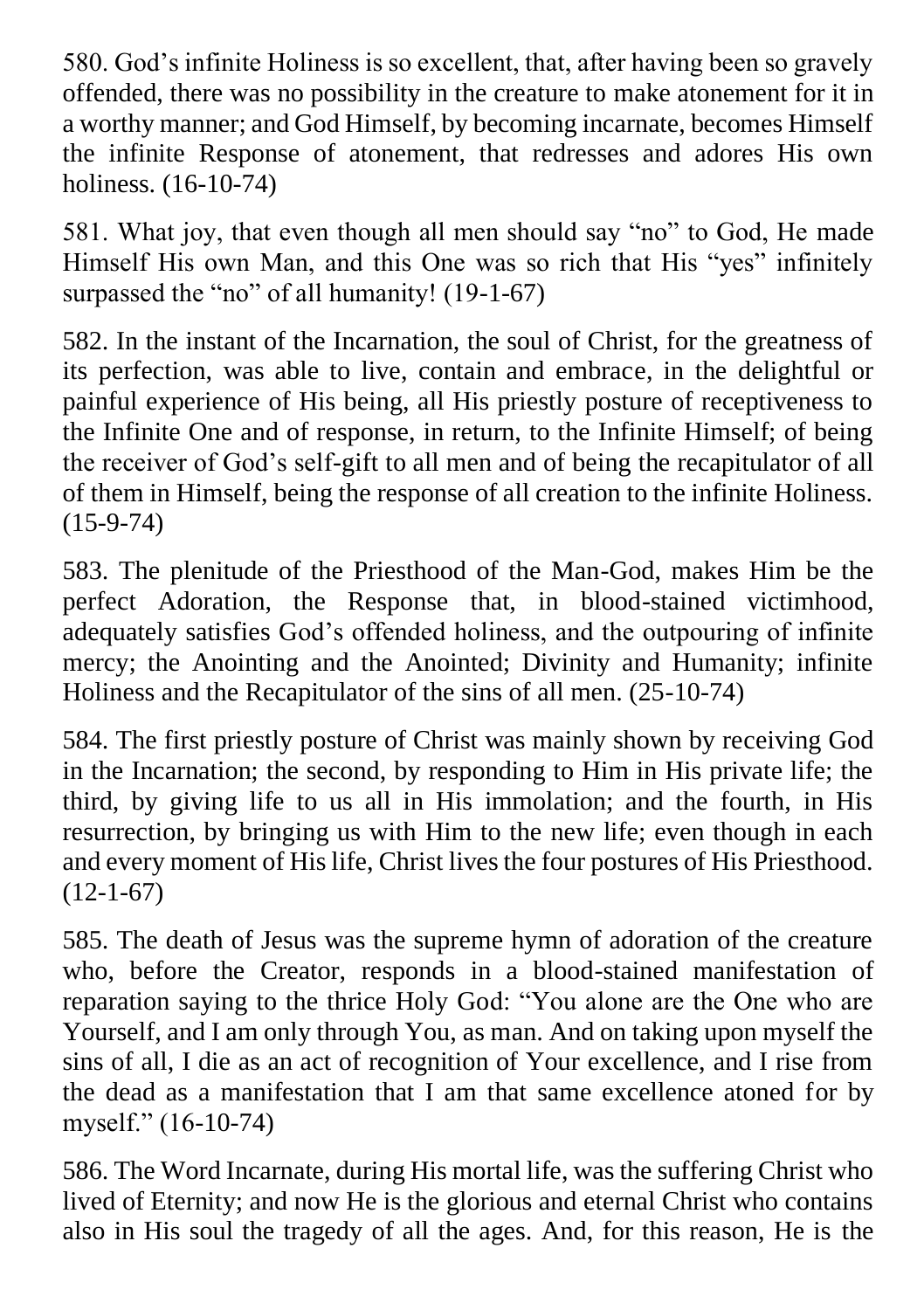Great Christ, in the fullness of His Priesthood, who encloses within Himself Heaven and earth, Eternity and time, Divinity and humanity; He being Himself in Himself the Glorified One and the Glorifier, the Adored One and the Adoration, the Atonement and the One Atoned for. (4-4-75)

587. Jesus, in Heaven, is the bloodless Adoration who, in loving reciprocation, responds to Infinite Love who has been outraged by His creatures. (16-10-74)

588. Jesus, through His Priesthood, is the Adoration of the Father, that is prolonged and will be prolonged throughout all Eternity. All of us, who somehow share in His Priesthood, should be partakers of that attitude of adoration of His... Yet how terribly unaware we are of this! However... what joy because the High and Eternal Priest is greater than all men together, and He infinitely responds to God, in adoration of loving response, for His own sake and for all of us! (15-10-74)

589. Divine life is intra-Trinitarian communication, that is why, when God gives Himself outwards, He awaits, by the demand of His very perfection, a perfect response in return; and this is the mystery of "the Whole Christ" who, in His Head, as God, gives Himself an infinite response to Himself united to His Mystical Body. (10-1-64)

590. In the Sacrifice of the Altar, all the tight compendium of the mystery of the Man-God is given to us in His life, death and resurrection; we are also enabled to live that Sacrifice together with Jesus, through Him and in Him for the Father's glory and for the good of all mankind, being therefore perpetuated for us in the Eucharist the real presence of Christ with all He is, lives and manifests. (15-9-74)

591. Only in the light of the Holy Spirit, the true mystery of the God-Man is unveiled in the transcendent fullness of His Priesthood; that is why, those who lose contact with God, in the darkness of their human wisdom, only discover in Christ His humanity and, by relating Him to themselves, disfigure Him.  $(18-4-69)$ 

#### PERFECTION OF THE HUMAN NATURE OF CHRIST

592. God made for Himself a human nature in order to become incarnate, and it was so perfect by the will of God Himself, that it neither had nor could have any person other than the divine. (23-9-63)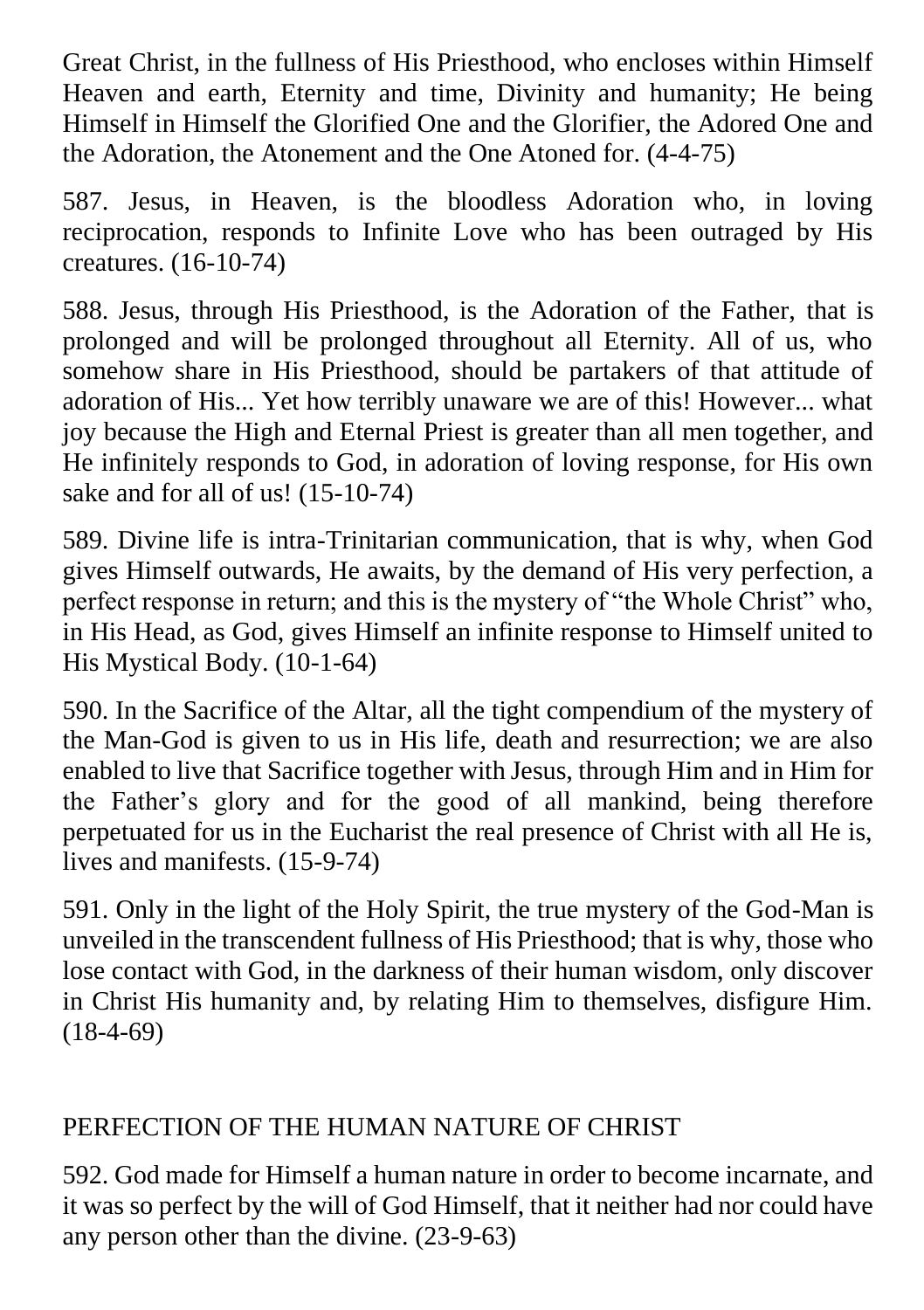593. The human nature of Jesus did not need any human person to be perfect, because it was created to be united to the divine Person in the Word. (23-9- 63)

594. Had the human nature of Jesus needed a human person in order to be perfect, the Word would not have been able to become incarnate in it. (23-9- 63)

595. God so pours Himself out in superabundance over the humanity of Christ in sacred anointing, that this humanity in its entirety, adhering to the Divinity, can say through its divine person, "I am who I Am." (15-10-74)

596. When I look at the Incarnate Word as God, I see in Him all the infinite perfection of the Divinity, and when I look at Him as man, I see Him as the perfect recapitulation of all humanity. (15-10-74)

597. Christ's perfection is so rich, that He is capable of encompassing, not only because He is God in His divine nature, but because He is man in the perfection and through the perfection of His human nature, the whole creation with all its creatures, times and circumstances, since He is, mysteriously, the tight compendium of all creation. (15-10-74)

598. Jesus possesses the complete and encompassed penetration of all things in their depth, breadth and length, for His being greater and more perfect than all of them in His human nature. (26-10-74)

599. Jesus is the eternal wisdom of the Father in singing Expression; He is the Light of the eternal Splendour; He is God's infinite all in a loving spelling of divine and human conversation; therefore, when I am with Him, I am in the presence of the tight containment that encompasses within Himself all that He who Is Himself is, and all that the whole of creation is. (14-9-74)

# THE GREAT CHRIST OF ALL TIMES

600. My soul is permeated with simple and profound light shed on the mystery of the Word Incarnate, who is possessor, lord and ruler, and embracer of time and of distance, so as to live with each and every one of His children in all ages, and so that the soul-Church, illuminated by faith and the charity of the Holy Spirit, may live Him really, though mysteriously, in every moment of its life.  $(24-10-74)$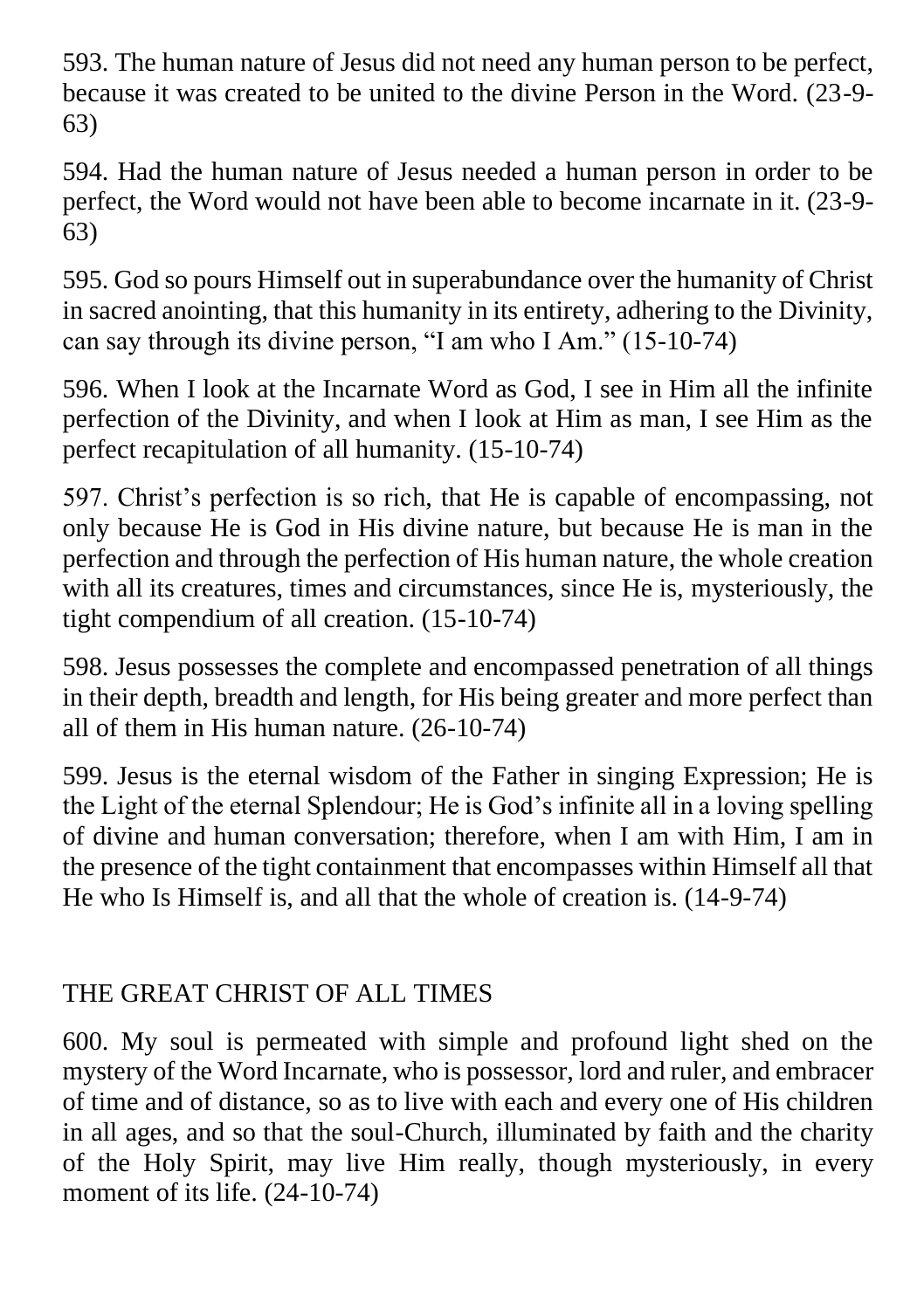601. Due to its perfection, time does not exist for Christ's soul, in the sense that His mystery takes place in favour of all men of all ages. (15-10-74)

602. It is the same thing to say that Jesus lived thirty-three years and made them extensive to all ages, or to say that He lived all ages and visibly reduced them to thirty-three years. These thirty-three years were the manifestation, to men, of the all-encompassing reality of all creation and of all ages that He was. (15-10-74)

603. The life of Jesus is so great in its immensity, encompassment, length and breadth, that it exceeds time and distance. And, being the Great Christ, He lives throughout all ages and for all ages; therefore, at any time, it is possible to live of Him in the communicative gift of His mystery. (24-10-74)

604. Christ, during His thirty-three years, really lived my life, bearing the sins I would have committed after twenty centuries, and presenting Himself before the Father with them as a present reality. Me too, when grafted on Him, I present myself before the Father, and I am not presenting myself with a Christ who belongs to past memories, but with the living Christ who in the bosom of the Church, makes me live with Him, in my own time, all His reality. Christ lived with me and I live with Him. (15-9-74)

605. By virtue of the perfection of His being, the High and Eternal Priest was capable of containing all men in the immensity of His all-embracing capacity, and is capable of living, through the Church and by means of the Liturgy, with and for all of them. That is why it is possible that all men, in their own time, may live of His mystery. (15-10-74)

606. Jesus unites me to Him through the mystery of the Incarnation, in His time, and He unites Himself to me, in mine, through Baptism; when I am grafted onto Him I become a member of His Body, whose Head He is, disappearing therefore the obstacles of time in order to live the reality of the High and Eternal Priest in the fullness of all that He is, lives and manifests. (15-9-74)

607. When I unite myself to the Word Incarnate, through my being grafted on to Him, I unite myself also with the Father and the Holy Spirit; then I start living Their selfsame life, through participation, and They are ONE in me – not one with me–; in that same grafting and incorporation, I unite myself with the men of all times and they with me, being all one in Christ and, through Him, also among us, living all united with and in the Divine Family. (13-7- 66)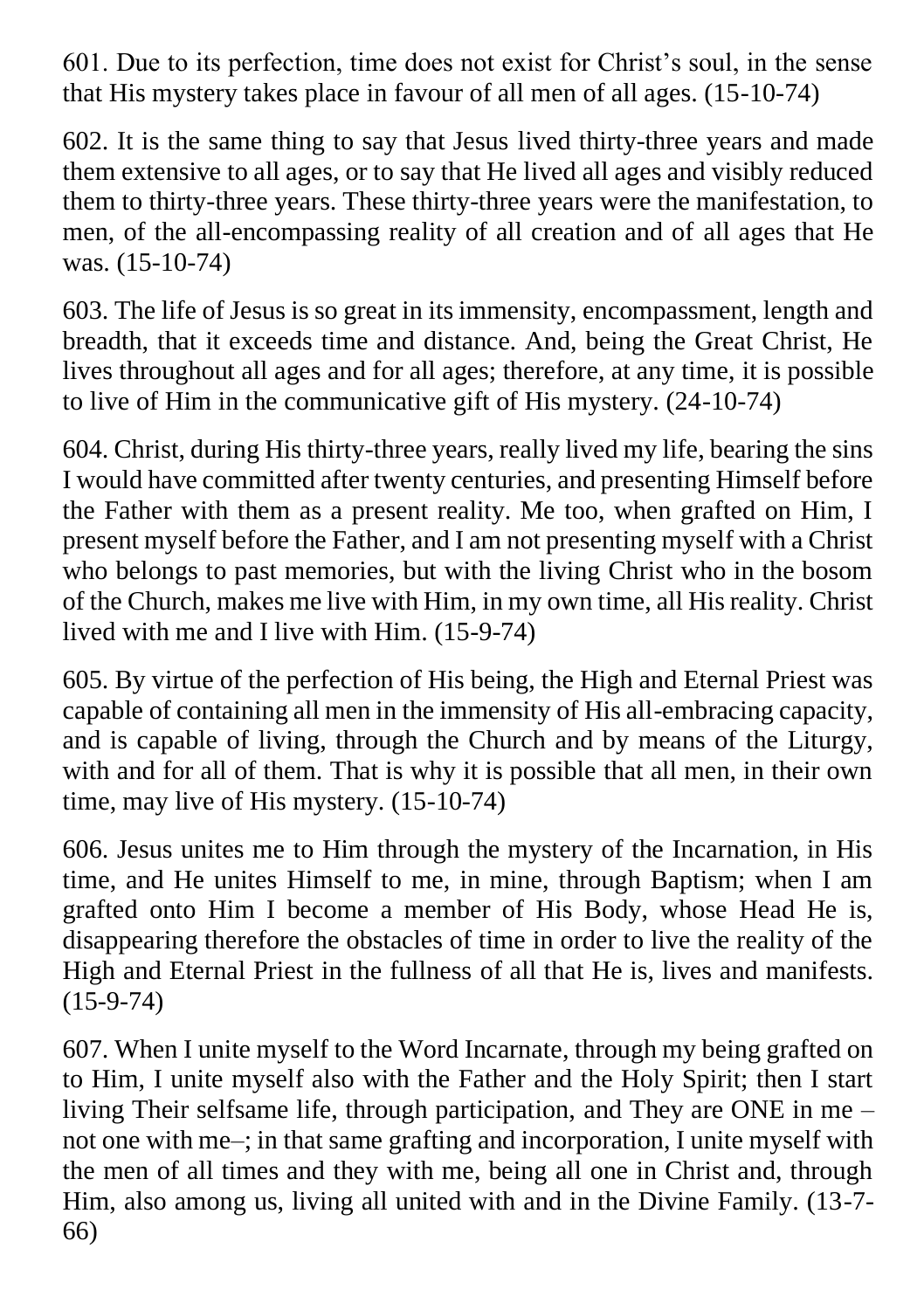608. Time and distance are like a gigantic monster that tries to stand between Christ and us to separate us. But, how could that be possible if our spirit lives because it is a member of Christ and is vitally united to Him? (15-10-74)

609. The day that the Incarnate Word grafted me on to Him, He mysteriously took away distance and time between Him and me. He began then to be my Head and I a member of His Body. (15-10-74)

610. I laugh at the phantom of time that appears as a divider of the mystery of Christ with us. (24-10-74)

611. My life of faith, hope and charity, removes the time dimension from me; time is much smaller than I, so much so, that to my soul-Church its distances and frontiers do not exist. (24-10-74)

612. The life of faith, hope and charity is greater and more extensive than distance and time. And it is not that Jesus comes to my own time or that I go to His, no; but rather, through the mystery of the Church, He encompasses all ages and throughout all ages, that is why Jesus is really with me and I am with Him, although under the mystery. (26-10-74)

613. The Word Incarnate is more ancient, more lasting and more expansive than all times, and I am directly grafted on to Him as a member of His selfsame body; therefore, by living of His reality as it is, and being quenched by the streams that flow from His blessed chest, I transcend all times and I plunge into Eternity. (15-10-74)

614. Since Christ is the containment of all times and the encompassment of creation, He is the frontier with Eternity and Eternity itself without any frontiers, because He is God and man (29-10-70)

615. The most perfect image, as creature, of the infinite perfection, is Jesus in all that He lives and does; and therefore, He is capable of containing within Himself the whole accomplished and fulfilled plan of God. (25-10-74)

616. The Word came to communicate to us the great divine message, and He told us about this in the Incarnation, in Bethlehem, Nazareth... in His preaching and in the crucifixion; and He keeps communicating it to us in the Church throughout all ages through the Liturgy, and also within the intimacy of the soul and in prayer, next to the Eucharist, where in a romance of silent love He who Is tells us of His infinite love as the eternal Word of the Father.  $(1-2-64)$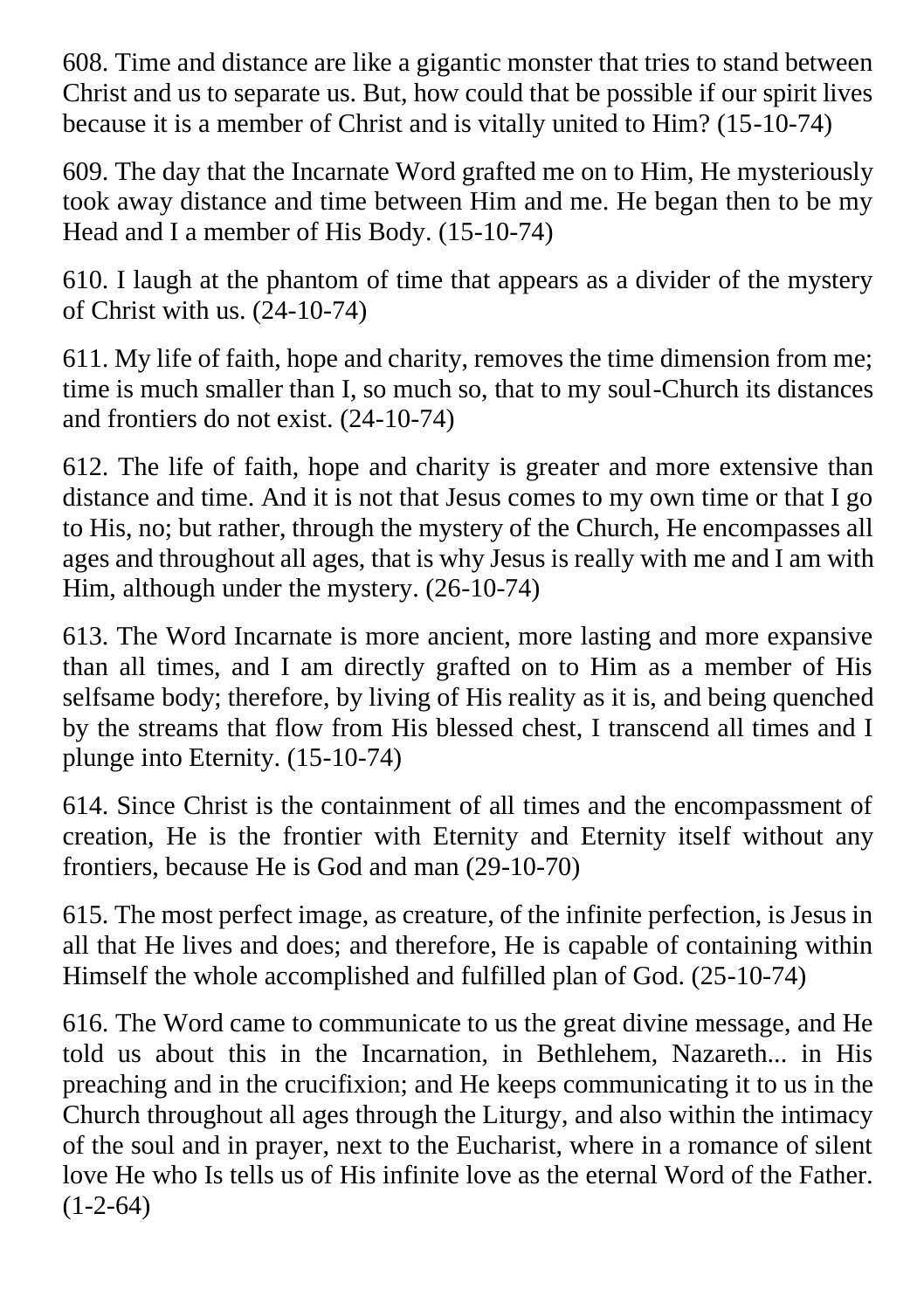### CHRISTMAS… GOD WITH US!

617. Emmanuel...! exclaimed the prophets in the Old Testament. Emmanuel...! exclaimed Mary in Her loving prayer of God alone. Emmanuel...! exclaims the Church, dressed in mourning for Her prodigal children. "God with us," we, Love-seeking souls, do exclaim. (6-12-59)

618. In the silence of the infinite mystery the veil of the Sancta Sanctorum was drawn; and, in sapiental uttering of loving Wisdom, the Father uttered His Word in the womb of Our Lady, by the loving murmur of the Holy Spirit; who so fecundly kissed Her, that He made Her break into divine Motherhood. And ever since that moment the Virgin is now Mother, and Mother of God; and God is now Son of the Virgin Mother, so that She, in manifestation of the divine will, might give Him to us in the sacred night of Bethlehem, full of love and tenderness. (Christmas 1974)

619. In the silence of night and incomprehension Love uttered Himself. (4- 12-64)

620. Mystery of unprecedented tenderness in a sacred secret of profound adoration: the Virgin, during the night, at the first light of dawn, breaks into being a Mother, by the infinite Breath... Transcendent romance of silence: "the Sun from on high" became flesh, covering His gleaming light with an Immaculate Mantle... Adoring expectation of Mary: God made Child only for love...! (Christmas 1973)

621. In the cold night of Bethlehem, covered and surrounded, as today, by the cloud of confusion, Our Lady of the Suns of the Holy Spirit gave birth, giving to mankind the infinite Light, who, flowing from the Father's bosom in sapiential Word, spoke to us with the radiant beams of holiness the Secret of Love. Mystery of Life which men receive not, because "they dug for themselves cisterns, and broken cisterns," rejecting the eternal "Wellspring" of infinite perfections. (Christmas 1976)

622. When the world was in darkness and silence covered the earth, Light came to be... (4-12-64)

623. The womb of Mary opens; the angels joyfully adore; men do not know; Joseph, astonished and trembling, adores... God is born...! (8-12-59)

624. Why do You adore, Mary...? Why do you tremble, Joseph...? Why do the angels sing...? "Emmanuel!" (8-12-59)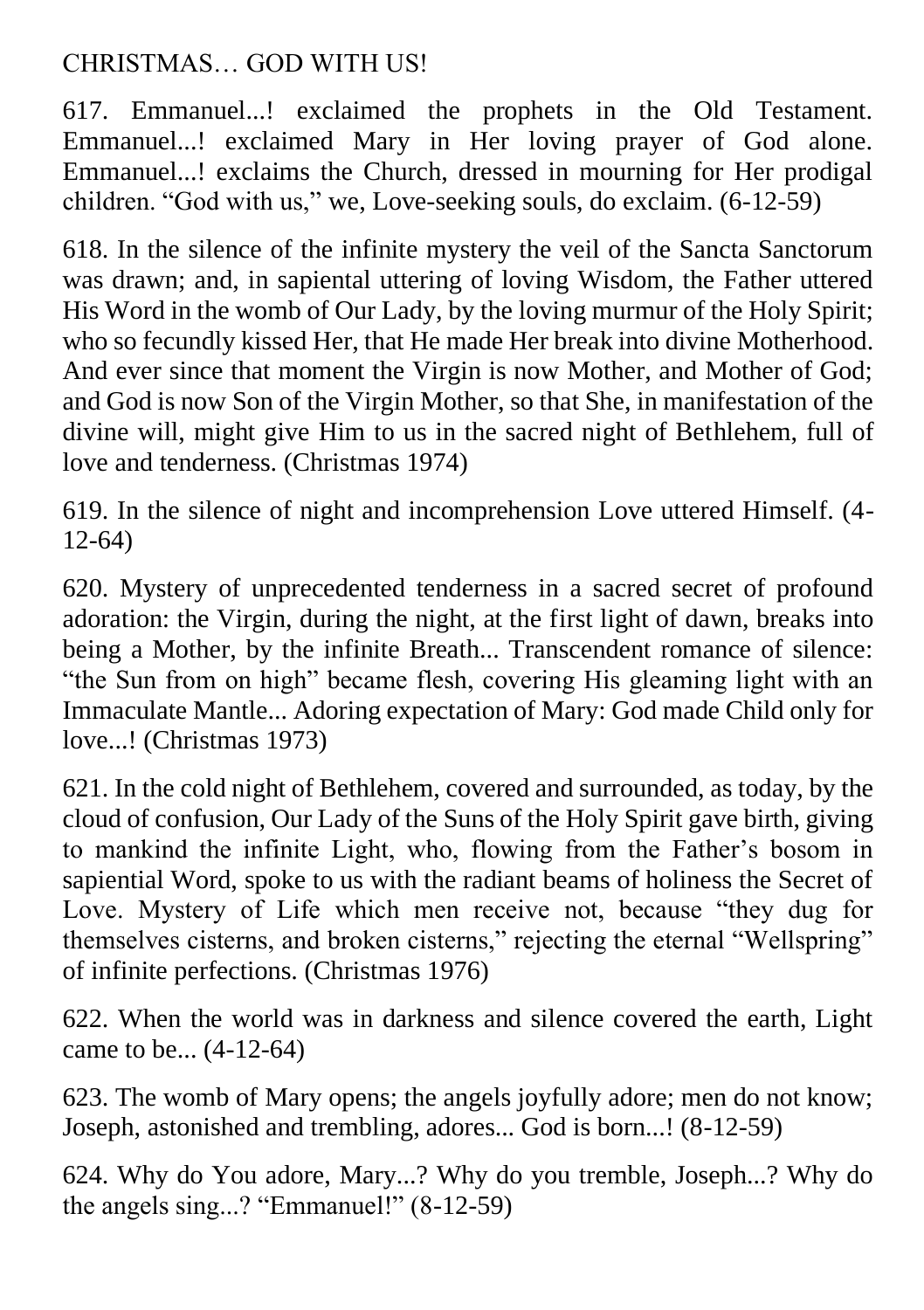625. How "cold" was the night in Bethlehem when Jesus was born...! Yet what "warmth" did the Child God feel in the sheltering arms of His Mother...! The heart of Mary tasted like divinity to Jesus. (19-12-74)

626. In the Stable, Mary, Joseph, the Angels, the shepherds, in silence, astonished, worship the God made Man; in the city, maddened by noise, men are running to their doom; they do not know of God! they do not know of Life! they do not know of Love...! (27-12-59)

627. "There was no place for them in the inn..." There is no room in our heart for Jesus... And that is why, at the contact with the chilly cold of night, Jesus shivered in the stark loneliness of a stable, seeking amongst men someone to console Him, but He found none. (22-4-75)

628. In the night of Bethlehem, the Virgin Mary placed Jesus in the manger, because God "came to His own people, and they received Him not...." Mystery of God's infinite love for man, and of man's lovelessness for God!  $(11-12-73)$ 

629. The Word of the Father, impelled by the Holy Spirit, in a manger, sings us of His love. Silence, adoration, in a manger God weeps! (4-12-64)

630. In the transcendent mystery of Bethlehem, God made Child gives us Himself in humble appearance in an infinite Canticle of eternal love, and He asks for our sincere receptiveness in unconditional openness to His dwelling among us. (11-12-73)

631. How good I feel at the stable of Bethlehem with Mary, waiting for Her motherhood to give me the Life...! How good I feel at the stable, waiting for the Light to shine in the darkness and to fill our souls...! (24-12-63)

632. Make yourself small, stretch out your arms and, lifting them up, exercise your priesthood, praying "between the porch and the altar," in order to communicate to souls the mission that the Child Jesus wants to tell you at the foot of the manger. (6-1-64)

633. Jesus, I want to receive You with all the tenderness and affection of my heart, in loving response, that You may rest and smile in the mystery-filled night of Bethlehem; with the only desire that You find in this soil of lovelessness, comfort for Your tender ailing chest. (19-12-74)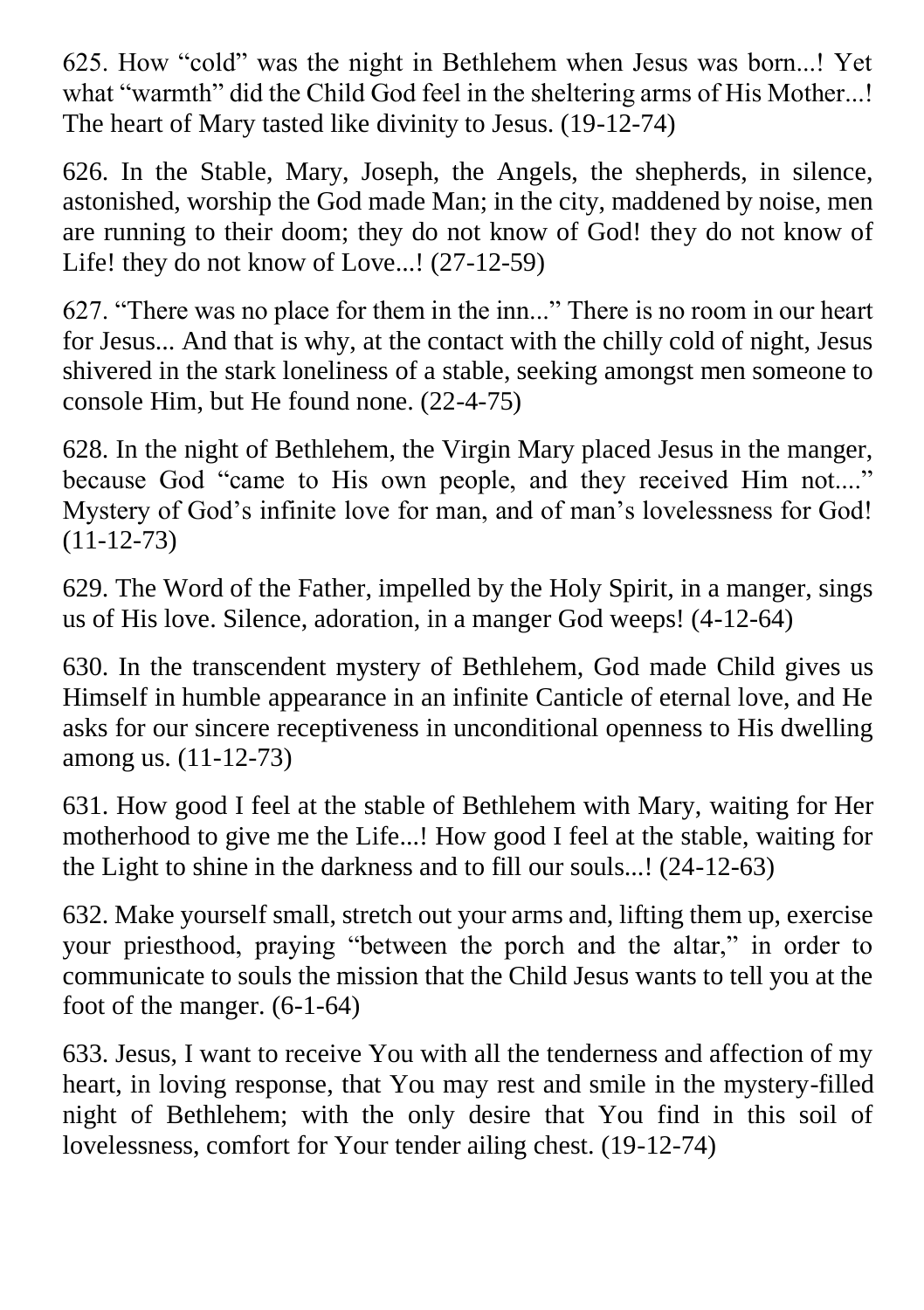## LOVE, WHY ARE YOU SUFFERING?

634. In order to know the secret of Christ, you have to get inside Him and learn it there. (31-1-67)

635. Listen to the Lord and learn thus to live of Him, being comfort for His soul, parched by the pain of incomprehension. (1-2-64)

636. The Incarnate Word lived at every moment of His life in a state of victimhood that was offered up in love and pain. (11-11-59)

637. How awe-inspiring is the containment of the mystery of redemption, that made Jesus live, at one same instant, with God in an incomprehensible dimension, and with all men in loving surrender, in need for a response, and in ungrateful rejection on their part! (22-9-74)

638. In my lowliness, I experience something of the bitterness Jesus must have experienced in "the hour of the power of darkness..." What aweinspiring and desolating mystery that of His soul! Only by God's might, that sustained Him at every instant, was He able to live thirty-three years without dying of love and pain in each and every moment of His life! (11-12-74)

639. Jesus, what pain within Your soul! Each one of us is a wound according to the dimension of the capacity of Your love. How well have I understood today that what each and every moment of Your life meant! What greatness! What nostalgia for Your loved ones! What loneliness without all of them! (19-9-74)

640. Is it possible that You have endured this moment of so much pain for me, that You have suffered it with me, totally understanding me…? Thank you, Jesus! (21-10-59)

641. Long are the days of exile, hard for the soul in love who has to see Infinite Love so gravely offended by those whom –only for the love of them and for them to love Him– He created, redeemed and destined to enter with Him into the infinite joy of His eternal banquet; but they, in the folly of their terrible foolishness, say "no" to Him one and a thousand times. (9-4-75)

642. While seeking the Beloved, I encountered Him and said to Him: —Love, why are You suffering? —For lack of love to my love. (16-3-63)

643. —What ails you, Songster of my One Trinity...? —I suffer the pain of being Myself the unwelcomed Song! (11-11-59)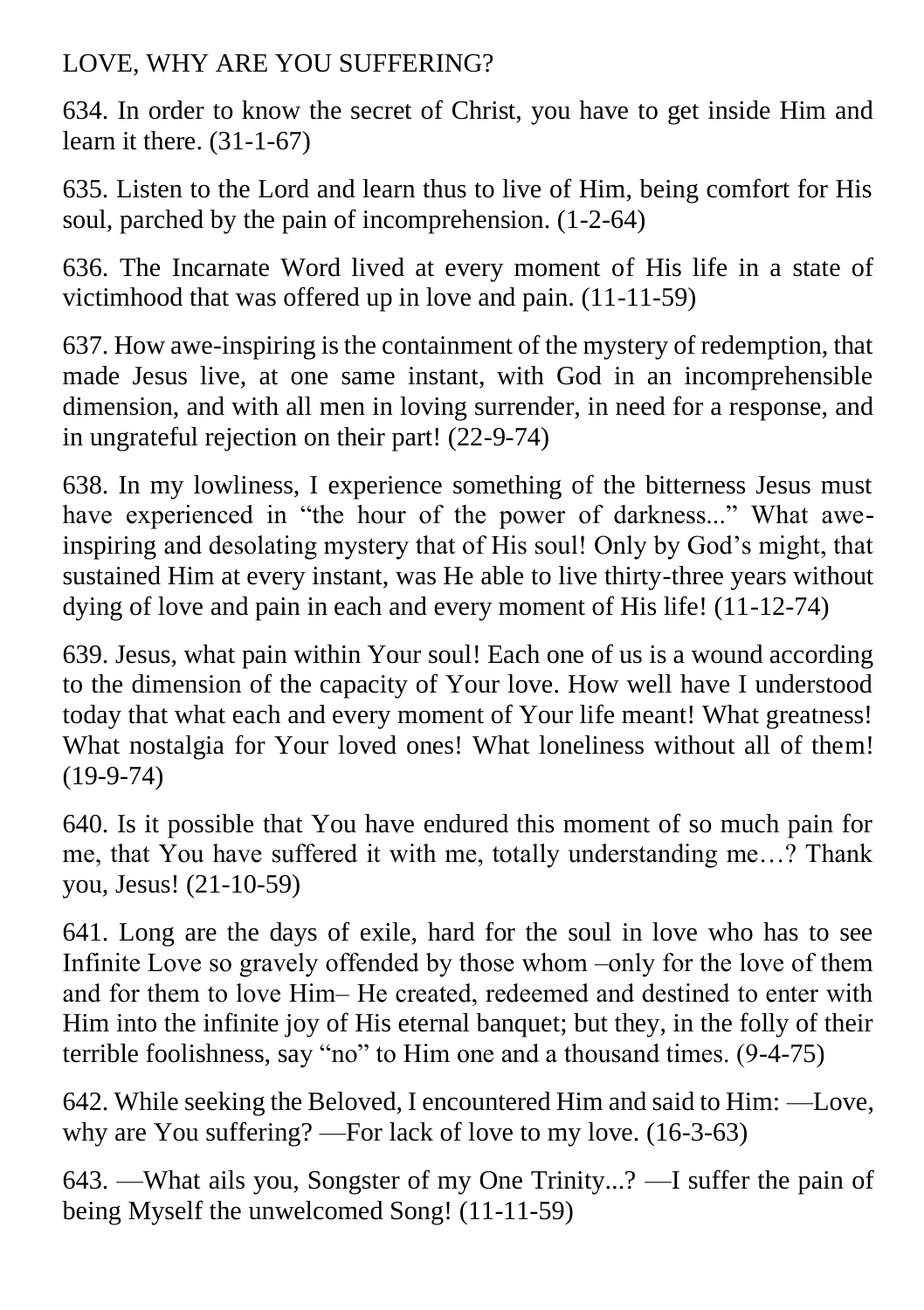644. —What ails you, Love...? —I was wounded by the lack of love, because of being unknown! (11-11-59)

645. —What ails you, my God...? —I ache with the pain of love on seeing Myself scorned by my own people! (11-11-59)

646. How sad is Jesus on Holy Thursday and Good Friday, because we have not entered into the profound depth of His bitter loneliness! (26-3-64)

647. Today everybody speaks about the marginalized… But who remembers Eternal Love, emarginated, unknown, forgotten and even despised and gravely offended? There is no room to think about Him! Foolish man, he forgot Love and marginalized Him. (25-5-78)

648. I would like to sing to the Love of loves. I know Him and that is why I love Him. If men were to know Him, they would irresistibly throw themselves to love Him! Since He, and He alone, is the only good capable of fulfilling all the desires of our heart, created to be immersed into the possession of Him who is all in the divine perfection of His Being. (25-5-78)

### SEEKING REST FOR HIM WHO IS LOVE

649. Jesus is the most beloved among the sons of men, for He is the most loving; and He is the best-beloved, for it is He who loves best. (20-7-77)

650. The gaze of Jesus is a secret of eternal mystery that invites to silence, where He utters Himself to us in love. (17-7-75)

651. How sweet are Your serene eyes, how piercing the throbbing of Your chest, how immense the power of Your passing over...! (17-7-75)

652. I want to look at You the way You look at me. How sweet is to love Love in loving response to His gift! (30-9-75)

653. How good it is to lean the head upon the chest of Christ and, resting in Him, to give Him thus repose! (1-2-64)

654. Be at rest only in Love and thus you will bring Him repose. Seek rest for Him in your soul and souls who make Him rest. (26-3-64)

655. The Lord wants you to listen to Him in order to speak to you and give you His secret of infinite love and, as a consequence, to awaken in you a thirst for souls. (1-2-64)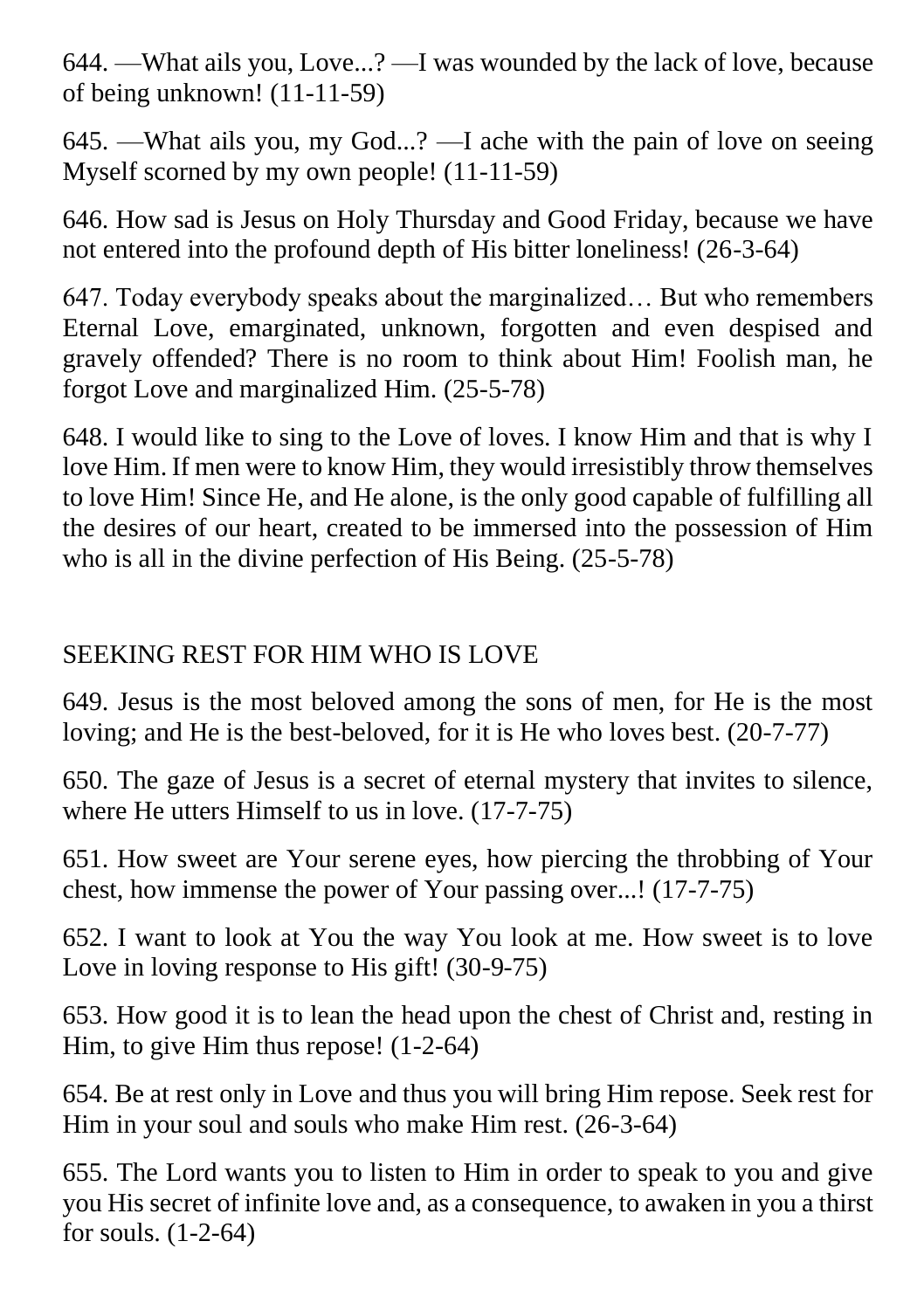656. Lord, those who comfort You in the midst of Your desolation are those who only seek to console You even at the cost of their own crucifixion. (28- 11-59)

657. How faithful souls are when You comfort them…! And those very souls, how unfaithful, when at the moment of trial, You ask them for comfort! (28- 11-59)

658. Because I ask for pure love of immolation and self-forgetfulness, I saw myself alone, and "I looked for comforters but I found none." (28-11-59)

659. I already know my Jesus, that the place where one rests in sleep is one's own home; therefore, sleep in me, even though in my life I might not experience anything but the breathing of Your sleep, thus knowing that I am comfort for You in Your hard journey. (20-3-62)

660. Lord, are You tired? Have You nowhere to sleep? Is everyone asking You for festivals…? Come, Beloved, sleep, for I will keep watch while You sleep and will not wake You up, and in Your difficult journey I will be a resting place where You can repose and find solace for You. (20-3-62)

661. The one who loves knows how to wait for Jesus to repose asleep in one's soul; but the person who does not know anything about love, at the first slumber of the Bridegroom, runs away looking for other loves who do not sleep. (20-3-62)

662. Does Jesus sleep in your soul? You are a trustworthy bride when He has laid His rest on you. (20-3-62)

663. Lord, I give you this, and that, and all that You ask of me; but, tell me that I make You rest! (26-3-64)

664. Jesus, if I am not comfort for Your aching soul, I die of painful love. (11-11-59)

665. How hard it is to see Christ so lonely and unknown, being so much love and being so much unloved...! Jesus, we do not want You to be so wounded by the lack of love, and therefore, with the Holy Spirit and with Our Lady, we love You. (21-1-75)

666. My Jesus, we want to love You with the tenderness of Our Lady of Bethlehem, the sheltering protection of the Father and the fire of the Holy Spirit. (22-12-74)